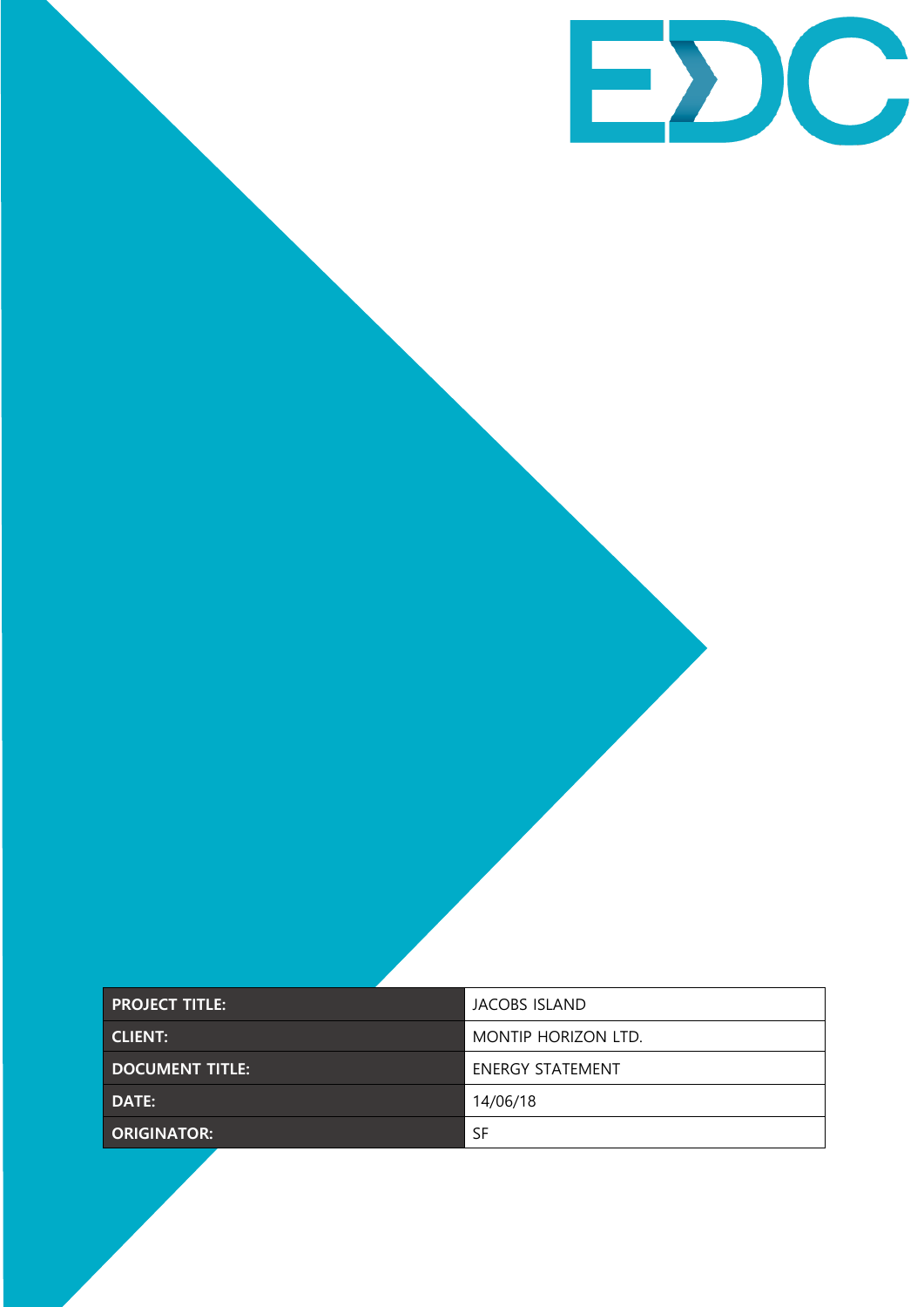# **TABLE OF CONTENTS**

| 1. |                                              | <b>SUMMARY</b>                                    |                |
|----|----------------------------------------------|---------------------------------------------------|----------------|
| 2. |                                              | <b>INTRODUCTION</b>                               | 3              |
| 3. |                                              | <b>ENERGY PERFORMANCE OBJECTIVES</b>              |                |
|    | 3.1                                          | <b>RESIDENTIAL:</b>                               | 3              |
|    | 3.2                                          | <b>COMMERCIAL/RETAIL:</b>                         | 3              |
| 4. |                                              | <b>ENERGY STRATEGY FOR RESIDENTIAL</b>            |                |
|    | 4.1                                          | <b>LIMITING OF HEAT LOSS</b>                      | $\overline{4}$ |
|    | 4.2                                          | <b>PASSIVE SOLAR SHADING</b>                      | $\overline{4}$ |
|    | 4.3                                          | DIRECT AND PASSIVE SOLAR HEAT GAIN                | $\overline{4}$ |
|    | 4.4                                          | NATURAL DAYLIGHT                                  | $\overline{4}$ |
|    | 4.5                                          | <b>SPACE HEATING</b>                              | $\overline{4}$ |
|    | 4.6                                          | <b>MECHANICAL VENTILATION</b>                     | $\overline{4}$ |
|    | 4.7                                          | ARTIFICIAL LIGHTING (INTERIOR AND EXTERIOR)       | $\overline{4}$ |
|    | 4.8                                          | <b>DOMESTIC HOT WATER</b>                         | 5              |
|    | 4.9                                          | UTILITY METERING SYSTEM                           | 5              |
|    | 4.10                                         | <b>BUILDING MANAGEMENT SYSTEM</b>                 | 5              |
|    | 4.11                                         | BUILDING MODELLING AND DYNAMIC SIMULATIONS        | 5              |
|    |                                              | 4.12 RENEWABLE ENERGY REQUIREMENTS                | 5              |
| 5. | <b>ENERGY STRATEGY FOR COMMERCIAL/RETAIL</b> |                                                   | 6              |
|    | 5.1                                          | <b>LIMITING OF HEAT LOSS</b>                      | 6              |
|    | 5.2                                          | <b>PASSIVE SOLAR SHADING</b>                      | 6              |
|    | 5.3                                          | DIRECT AND PASSIVE SOLAR HEAT GAIN                | 6              |
|    | 5.4                                          | NATURAL DAYLIGHT                                  | 6              |
|    | 5.5                                          | <b>SPACE HEATING &amp; COOLING</b>                | 6              |
|    | 5.6                                          | <b>MECHANICAL VENTILATION</b>                     | 6              |
|    | 5.7                                          | ARTIFICIAL LIGHTING (INTERIOR AND EXTERIOR)       | 6              |
|    | 5.8                                          | <b>DOMESTIC HOT WATER</b>                         | $\overline{7}$ |
|    | 5.9                                          | <b>BUILDING MANAGEMENT SYSTEM</b>                 | $\overline{7}$ |
|    | 5.10                                         | <b>BUILDING MODELLING AND DYNAMIC SIMULATIONS</b> | $\overline{7}$ |
|    | 5.11                                         | RENEWABLE ENERGY REQUIREMENTS                     | $\overline{7}$ |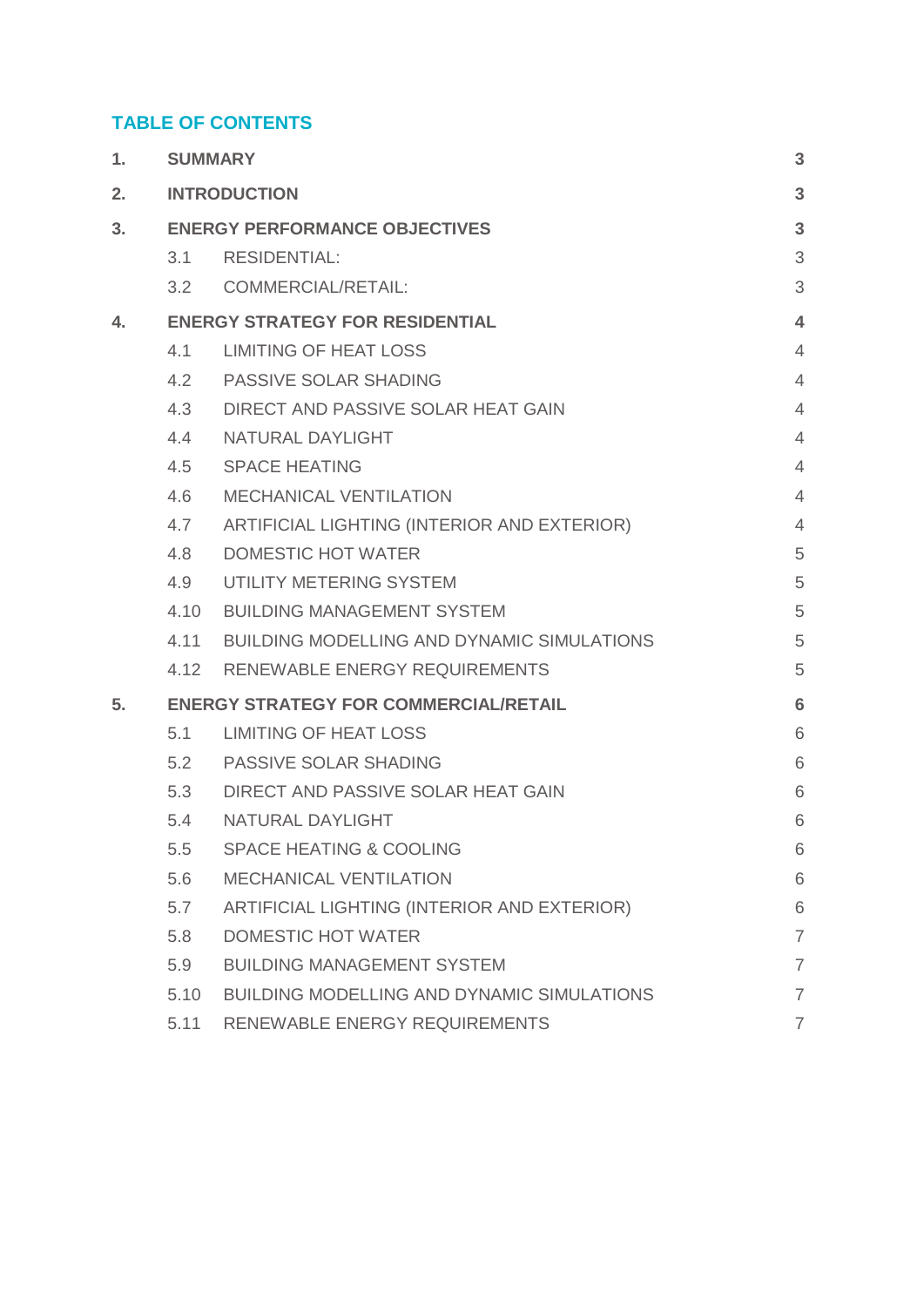

# <span id="page-2-0"></span>**1. SUMMARY**

This energy statement outlines the proposed energy conservation strategy for the residential a development at the proposed new development at Jacobs Island in Cork City.

A review of the current Irish Building Regulations for Conservation of Fuel and Energy for Dwellings and Non-domestic Buildings, (Part L 2017), and the Cork City Development Plan 2015-2021, has been undertaken.

By adopting a sustainable approach in design, construction and operation, the proposed new development at Jacobs Island aims to satisfy the requirements of the current national Regulations and local planning policy.

The energy statement focuses on energy conservation and energy efficiency, in order to maximise the overall energy performance of the proposed development.

Passive and active design measures are proposed including high insulation and air tightness standards for the building envelope, and energy-efficient mechanical, electrical and plumbing systems.

# <span id="page-2-1"></span>**2. INTRODUCTION**

The proposed development at Jacobs Island aims to satisfy the local planning requirements and national building regulations.

The proposed passive and active deign measures as outlined below, tackle the key environmental issues: energy conservation and CO2 emissions reduction.

# <span id="page-2-2"></span>**3. ENERGY PERFORMANCE OBJECTIVES**

The development has the following energy performance objectives:

#### <span id="page-2-3"></span>**3.1 RESIDENTIAL:**

- To achieve full compliance with TGD Part L for dwellings (2017), and Cork City Development Plan 2015-2021
- The BER rating achieved will be a minimum of A3 dependent on NZEB.
- To achieve compliance with NZEB.

#### <span id="page-2-4"></span>**3.2 COMMERCIAL/RETAIL:**

The commercial/retail area is likely to be a shell and core build initially, however the external envelope shall be designed to ensure minimum standards are met to comply with the standards noted below, and adequate provision is made for plant space to accommodate energy efficient installations including renewable technologies. These standards include:

- To achieve full compliance with TGD Part L for buildings other than dwellings (2017), and Cork City Development Plan 2015-2021
- The BER rating achieved in compliance with NZEB.
- To achieve compliance with NZEB.

The objectives for residential and commercial will be met by implementing the energy strategy summarised below.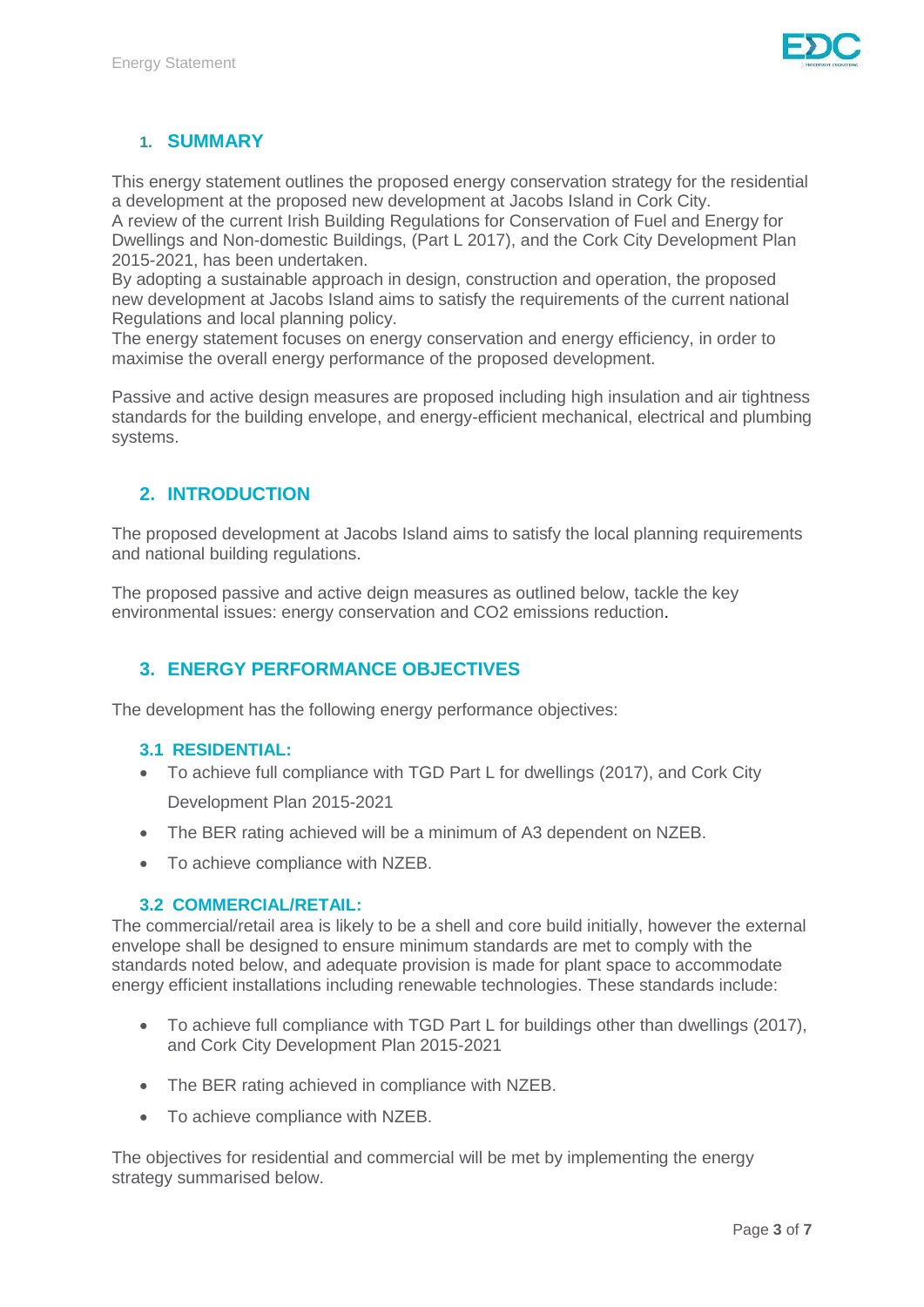

# <span id="page-3-0"></span>**4. ENERGY STRATEGY FOR RESIDENTIAL**

## <span id="page-3-1"></span>**4.1 LIMITING OF HEAT LOSS**

Best practice fabric U-values and air tightness standards will be implemented in order to minimise heat flow/loss through the building envelope. Detailed calculations will be undertaken to assist in determining the appropriate envelope build-up, including the type, thickness and location of thermal insulation. The amount, type and location of glazing will be optimised to achieve an optimal balance between daylight quality and heat gains and losses.

#### <span id="page-3-2"></span>**4.2 PASSIVE SOLAR SHADING**

To ensure that the building does not overheat, particularly in areas where there are higher levels of glazing and internal gains, adequate means of limiting summertime temperatures will be implemented. External shading in the form of window reveals and overhangs, and solar performance glazing will be incorporated into the façade design to assist in the reduction of overheating.

#### <span id="page-3-3"></span>**4.3 DIRECT AND PASSIVE SOLAR HEAT GAIN**

Sunlight will be used where possible to reduce the need for heating on cold days, such as in winter when the sun cast is lower. This resource will be harnessed by allowing sunlight enter the buildings to areas with high thermal mass such as exposed concrete.

#### <span id="page-3-4"></span>**4.4 NATURAL DAYLIGHT**

The design will seek to maximise the use of natural daylight through the development in order to reduce energy consumption from artificial lighting. This will be achieved through an integrated approach utilising a combination of building form, light wells, glazing systems and day-light responsive control systems.

#### <span id="page-3-5"></span>**4.5 SPACE HEATING**

Space heating to each apartment for blocks 3, 4, 7, 8 & 9 will be provided by a central LPHW system which will comprise heating centre with high efficiency gas boiler, district heating network, heat interface units, and panel radiators. To meet compliance with the renewable energy requirements set out in Part L, the heating centre will be supplemented with a micro-CHP system, supplemented with PV panels if required to meet targets. Space heating to each apartment for blocks 10 will be provided by Air Source Heat Pumps and an extent of PV panels will be required in order to meet the NZEB requirements.

#### <span id="page-3-6"></span>**4.6 MECHANICAL VENTILATION**

Whole-house mechanical ventilation with heat recovery, or continuous mechanical extract ventilation shall be provided for each apartment in order to minimise the annual heat demand and maximise the indoor environmental quality. This will be assessed during detailed design to ensure the optimum balance between renewables and ventilation is achieved.

#### <span id="page-3-7"></span>**4.7 ARTIFICIAL LIGHTING (INTERIOR AND EXTERIOR)**

Energy-efficient lighting will be implemented throughout the development to achieve the appropriate light levels, as recommended by CIBSE. The design of lighting systems shall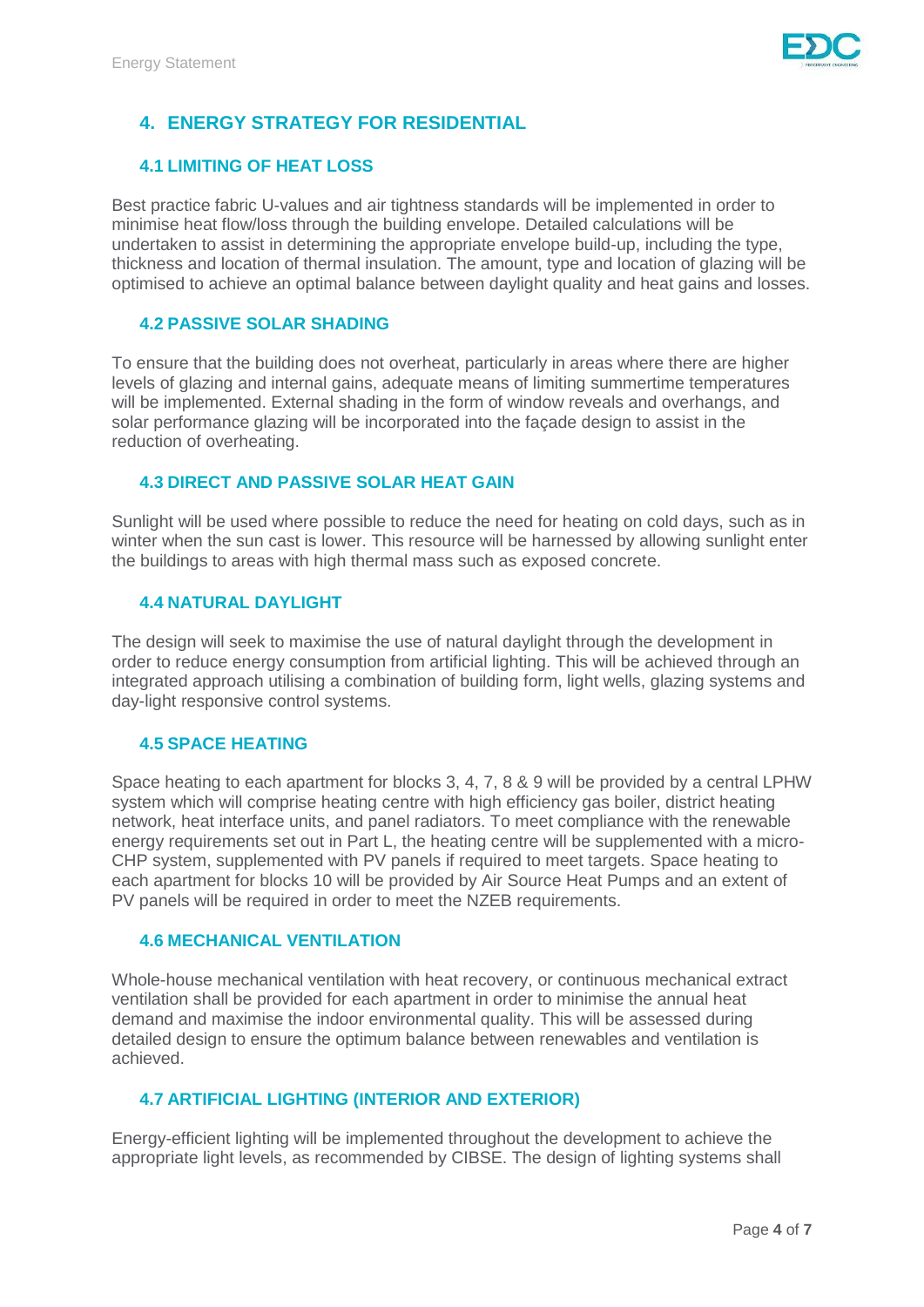

ensure that lighting is only used when required, and also that only the specific area where lighting is needed.

## <span id="page-4-0"></span>**4.8 DOMESTIC HOT WATER**

Instantaneous hot water shall be provided by the district heating system via the heat interface unit in each apartment. These systems only use energy for production of hot water when required at the unit.

#### <span id="page-4-1"></span>**4.9 UTILITY METERING SYSTEM**

All heat interface metering units will be fitted with thermal heat meters for billing purposes.

#### <span id="page-4-2"></span>**4.10 BUILDING MANAGEMENT SYSTEM**

The district heating system including the heating centre will be controlled by a dedicated BMS system, along with centralised water distribution and energy metering as required.

#### <span id="page-4-3"></span>**4.11 BUILDING MODELLING AND DYNAMIC SIMULATIONS**

Detailed modelling and dynamic simulations will be carried out during the development in order to inform, optimise, and validate the proposed building designs. Simulations will be used to perform a detailed analysis on the areas listed below, in order to determine the suitability and effectiveness of appropriate systems:

- Natural ventilation and overheating risk
- Natural daylight distribution
- Regulatory Compliance Assessments for Part L
- Building energy use
- MEP Plant and Equipment Selections

#### <span id="page-4-4"></span>**4.12 RENEWABLE ENERGY REQUIREMENTS**

We have considered all the available LZC technologies, as listed below:

- Photo voltaic system for on–site electricity use
- Solar thermal for domestic hot water and/or space heating
- Combined heat and power (CHP) for thermal and electricity generation
- Biomass for space heating and domestic hot water production
- Wind turbines for electricity generation
- Air Sourced Heat Pumps.

The energy balance for this high density residential scheme means that micro-CHP with supplemental PV would be the most practical option for meeting compliance with the regulations for blocks 3, 4, 7, 8 & 9 and the most practical option for block 10 is Air Sourced Heat Pumps and PV panels to meet the NZEB requirements. Blocks 3 & 4 will have a shared plant room and blocks 7, 8 & 9 will also have a shared plant room.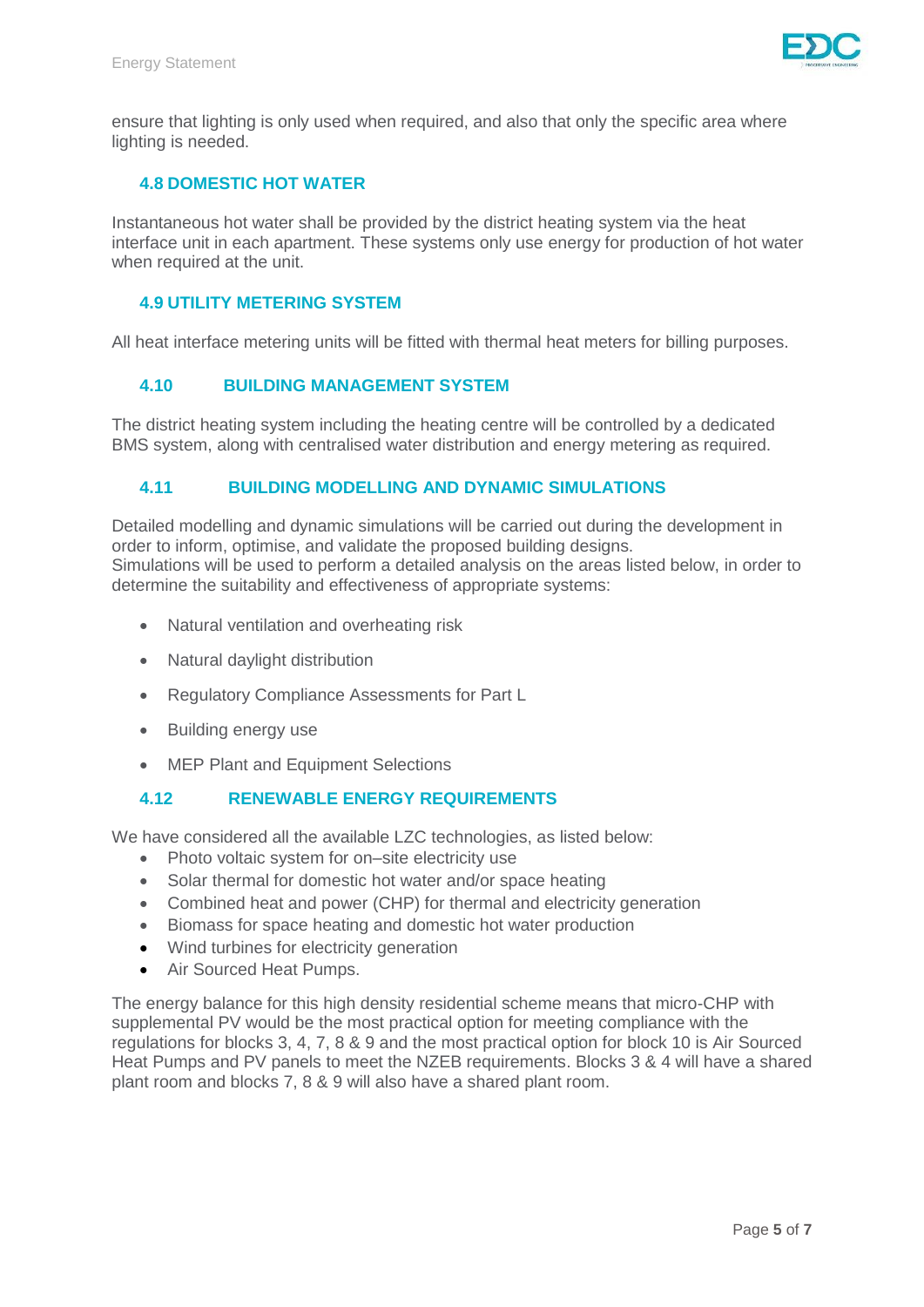

# <span id="page-5-0"></span>**5. ENERGY STRATEGY FOR COMMERCIAL/RETAIL**

# <span id="page-5-1"></span>**5.1 LIMITING OF HEAT LOSS**

Best practice fabric U-values and air tightness standards will be implemented in order to minimise heat flow/loss through the building envelope. As this is shell and core during detailed design detailed calculations will be undertaken to assist in determining the appropriate envelope build-up, including the type, thickness and location of thermal insulation. The amount, type and location of glazing will be optimised to achieve an optimal balance between daylight quality and heat gains and losses.

## <span id="page-5-2"></span>**5.2 PASSIVE SOLAR SHADING**

To ensure that the building does not overheat, particularly in areas where there are higher levels of glazing and internal gains, adequate means of limiting summertime temperatures will be implemented. External shading in the form of window reveals and overhangs, and solar performance glazing will be incorporated into the façade design to assist in the reduction of overheating.

## <span id="page-5-3"></span>**5.3 DIRECT AND PASSIVE SOLAR HEAT GAIN**

Sunlight will be used where possible to reduce the need for heating on cold days, such as in winter when the sun cast is lower. This resource will be harnessed by allowing sunlight enter the buildings to areas with high thermal mass such as exposed concrete.

## <span id="page-5-4"></span>**5.4 NATURAL DAYLIGHT**

The design will seek to maximise the use of natural daylight through the development in order to reduce energy consumption from artificial lighting. This will be achieved through an integrated approach utilising a combination of building form, light wells, glazing systems and day-light responsive control systems.

#### <span id="page-5-5"></span>**5.5 SPACE HEATING & COOLING**

As the commercial area is shell and core design the space heating and cooling design will be realised during detailed design at fit-out stage. Adequate provision shall be made for plant space to accommodate energy efficient installations including renewable technologies. The system selected shall offer high COP values, and will be designed in the most appropriate manner, with realistic diversities applied to ensure the plant sizes and subsequent energy efficiency will be maximised.

#### <span id="page-5-6"></span>**5.6 MECHANICAL VENTILATION**

Mechanical ventilation will be provided to meet fresh air requirements in accordance with CIBSE recommendations and TGD Part F. High-efficiency heat recovery system will be employed on appropriate air systems in order to minimise associated energy use.

# <span id="page-5-7"></span>**5.7 ARTIFICIAL LIGHTING (INTERIOR AND EXTERIOR)**

Energy-efficient lighting will be implemented throughout the development to achieve the appropriate light levels, as recommended by CIBSE. The design of lighting systems shall ensure that lighting is only used when required, and also that only the specific area where lighting is needed.